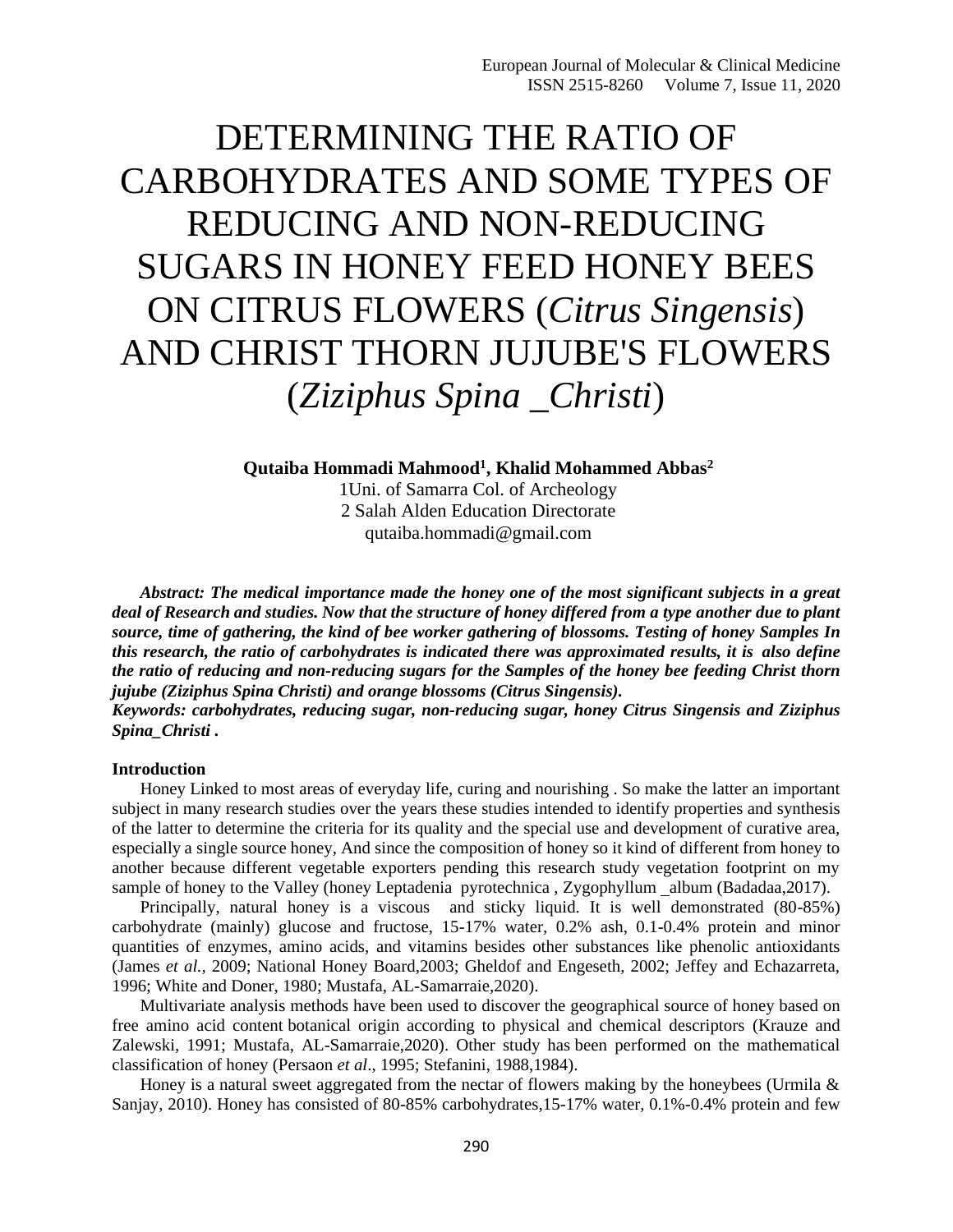amounts of vitamins, amino acids and proteins are also an integrant of honey (Khalil *et al*., 2012; Blassa *et al*., 2006; National Honey Board, 2003) .The composition of honey account on its geological, floral and zoological origin, minor external factors such as seasonal and environmental ingredient play a principal role (Moniruzzaman, 2013).

The ratio of carbohydrates estimated between 73% - 83%, which is the biggest proportion of honey Fructose and glucose (the highest percentage of sugars) (www.na7la.com/Prodhon) are responsible for some characteristics of honey bees sweetness and viscosity as well as crystallization and its mixture of water and energy. The high ratio of saccharides has a clear and effective effect in stopping the activity of types of many fungi and a lot of bacteria species (Sanz *et al*., 2004).

Types of sugar in honey mono and disaccharides, the almost important of which is sugar of glucose between28-34% in addition to fructose between35- 41% but other sugars are between5 -10% [\(WWW.mansoubeaty.com](http://www.mansoubeaty.com/) ) as dextrin, barley and other sugars, although these sugars were not presented in monosaccharide in the nectar, but they found in honey during fermentation and ripening (Al-Zoreky, 2016) Honey is accounted for the highest ratio of sugar and this is due to the activity of the enzyme of the invertase produce by the workers. The nectar, they work to convert glucose, which is disaccharides into fructose and glucose, responsible for most of the nutrition and physical properties of honey (Krell, 1996)A test of 23 types of honey has performed in Saudi Arabia as well as in six countries to find out chemical and physical properties, flower's pigment and minor content. The test of Saudi honey of Seder and Asacia plant showed contents of low water, supreme value of solid materials and density (Al Qarni ,Owayss and Mahmoud 2012).The chemical composition and characteristics, flavour, aroma, colour of honey depend basically on time of gathering the kind of bee worker gathering of blossoms, geographical regions ,climate and flowers source of nectar involved its production. (Escuredo *et al.*, 2014; Tornuk *et al*., 2013)

Honey is compound nutrition sweetness contained basically carbohydrates 60–85% and water 12– 23%. It also consists of few amounts of other compounds such as minerals, organic acids, vitamins , amino acids, enzymes, proteins ,Maillard reaction matter, volatile compounds, and many bioactive materials (flavonoids and phenol , among others), besides pollen grains (Almeida-Muradian *et al*., 2013; Gomes *et al.,* 2010; Cano *et al.,* 2001; White, 1979a ) DE-MELL for as sweetener and human energy origin The monosaccharide are consisted fructose (32–44%) and glucose (23–38%) are the main honey sugars. In almost all honey kinds, fructose is the main sugar, but there are exemptions such as rape (Brassica napus), dandelion (Taraxacum officinale) and blue curls (Trichostema lanceolatum)honey is comprised glucose in higher quantities (White 1979a).The concentration of glucose and fructose, In addition to their ratio ,have been developed as advantageous cursors for the classification of unifloral honeys ( Person Oddo *et.al* 1995 and Piro 2004)

. In almost kinds of honey, fructose is the carbohydrate in the greatest ratio, but in some kinds of honey such as rape (Brassica napus) and dandelion (Taraxacum officinale), wherein the fraction of glucose may be higher than the fraction of fructose (Escuredo *et al*., 2014), and then these honey mostly have a quick crystallization. The sugars profile of honey have been researched by scientists over world wide. At these profiles, many sugars were recognized, such as fructose, glucose, sucrose, rhamnose, trehalose, nigerobiose, isomaltose, maltose, erlose maltotetraose, maltotriose, maltose, melezitose, melibiose, nigerose, palatinose, raffinose, and others ( Fuente *et al.,* 2011). Sugars of honey are formed by monosaccharide, fructose and glucose pursued by disaccharides, turanose, sucrose, maltose,maltose, nigerose, isomaltose, trehalose, kojibiose and trisaccharides melezitose and maltotriose. Disaccharides and trisaccharides like sucrose and maltotriose hydrolyzed enzymatically to .monosaccharides. Sucrose contains one molecule of fructose connected with glucose through a-1,4 binding. It is hydrolyzed by the enzyme invertase, producing an equimolar blending of hexoses (Kamal & Klein, 2011) .

# **Materials and a method**

Determination of Sugars

Methylene blue, the Fehling solution A (copper sulphate), the Fehling solution B (Sodium potassium tartrate) Hydrochloric acid, Sodium chloride solution. Add distilled water of honey conical flask add distilled water and dissolve it to be of volume 100 ml. Added 2-3 drops of Phenolphthalein then add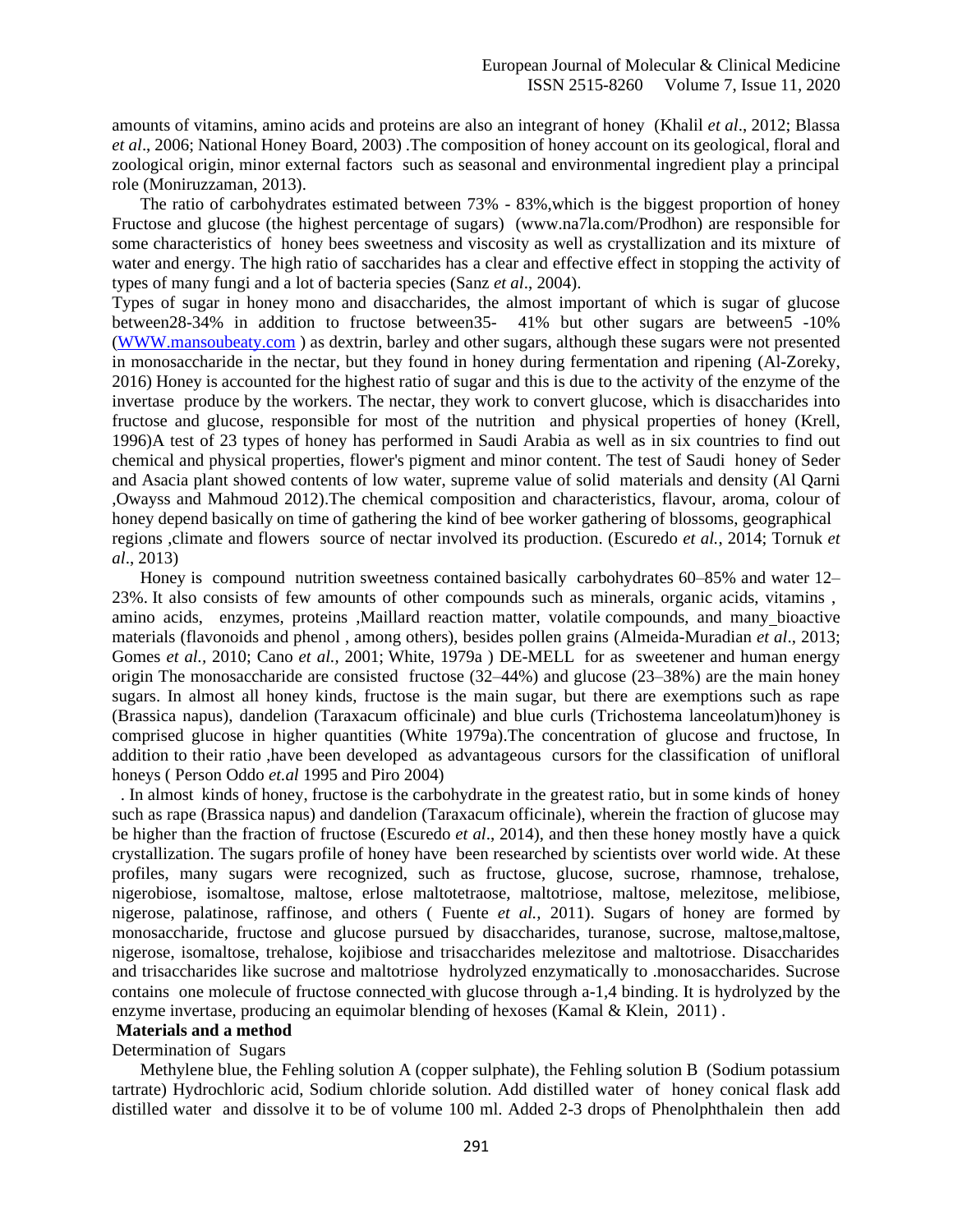Sodium hydroxide solution till the solution till its origins color and then add D.H2O 200ml of honey solution .5ml of honey solution mix with 5ml Fehling solution A and the Fehling solution B in a conical flack and boiled for two minutes .During boiling add 3- drops of Methylene blue indicator ,titrate with honey solution brick red colored end point .Note volume of honey solution used.

Reducing sugar  $% =$ f ehling solution constant (0.051)  $\times$  total volume of solution  $\times$  100

## Wt of sample solution  $\times$  volume of titrate

Take five gram of honey solution in a beaker Add distilled water. Add 2-3 drops of , add Sodium hydroxide solution till the solution till its origins color Phenolphthalein then add D.H2O to 200ml (v1) total volume. Take 50ml (w2) form above solution , five gram citric acid and boil for 10 minutes and cool it. Then neutralize it as in reducing sugar and add D.H2O to make total volume up to 200ml (v2). took five gram of honey solution add 5ml the Fehling solution A( copper sulphate), the Fehling solution B(Sodium potassium tartrate) and boil for two minutes . Add 2-3 drops of Methylene blue and titrate with it till become red color. Note the volume of honey solution used.

Total sugars $% =$ Fehling solution constant (0.051)  $\times$  total volume of 200  $\times$  200  $\times$  100

 $50 \times 50 \times$  Vol. of honey solution used for titration

Non-Reducing Sugars=total sugars- Reducing Sugars.

#### **Result and Discussion**

The result in table 1 showed for the Samples of the honey bee feeding the orange blossom that the ratio of carbohydrates was between 81.2-82.4%. This proportion is similar to the result of Buba *et al.,* 2003 and he affirmed that the ratio of carbohydrates in the bee's honey in North East Nigeria was 82±2.3% whereas Iftikhl *et al.,* 2014 emphasis that the sugars 'ratio is honey was 75-83%.

The relative difference in the sugars' ratio ascribed to the variety of bee nutrition. It was Expanded that the difference in carbohydrates' ratio attributed to the variform blossoms and he also showed that the sugar ratio in honey was between 77-80%by Adeniyi *et al.,*2014. At reducing-sugar ,the ratio was between 76.98-67.80%.This proportion approached the result of Nit in 2019 for seven-provinces-Venezuelan ,honey patterns. The sugar ratio was showed as 62.30-77.57% by Amabye & Prehiubt ,2016 whereas a reducing sugar's ratio in Ethiopia provinces was  $75.85\pm9.38\%$  for wukro,  $75.29\pm13.72$  for Adigrat ,72.85±4.75% for Astbi, 69.56±0.56% for Kilteawaelo,71.5±2.63%for Sinkata and 69.83±3.8% for Gatafeshum Badada 2017 also affirmed that the ratio of sugars in glucose and fructose into the honey made it have a property of reduction when he proved that the ratio of carbohydrates was 73-83%and the higher ratio of sugars gave it the property of viscosity, sweetness ,potential and crystallization.

In non-reducing sugars the ratio was between 2.65-5.22%for the honey bees feeding the orange blossoms. The decrease in the non-reducing sugars' ratio returned to the higher proportion of the reducing-sugar for sugars of glucose and fructose as well as to some kinds of sugars. This proved Ahmed and AL-Hilaly, 2010. We assured that the sugar of fructose and glucose, as reducing-sugar, made the maximum rate of honey plus the maltose sugars ,as proved by Peter *et al.,* in 2007 that the glucose and fructose reached at 85-95% from the total sugar in addition to maltose sugar (they are disaccharides).Al these sugars are reducing sugar ,so the non-reducing sugars' ratio was low.

Table 1 illustrated reducing sugars and non-reducing sugars and the sum of carbohydrates for honey feeding the orange blossoms.

|       | Reducing sugars Total carbohydrates |
|-------|-------------------------------------|
| 76.32 | 81.80                               |
| 70.85 | 81.2                                |
| 72.2  | 81.2                                |
| 74.55 | 81.2                                |
| 67.8  | 81.5                                |
| 71.2  | 82.9                                |
| 72.8  | 81.6                                |
| 71.1  | 81.4                                |
| 70.61 | 81.6                                |
|       |                                     |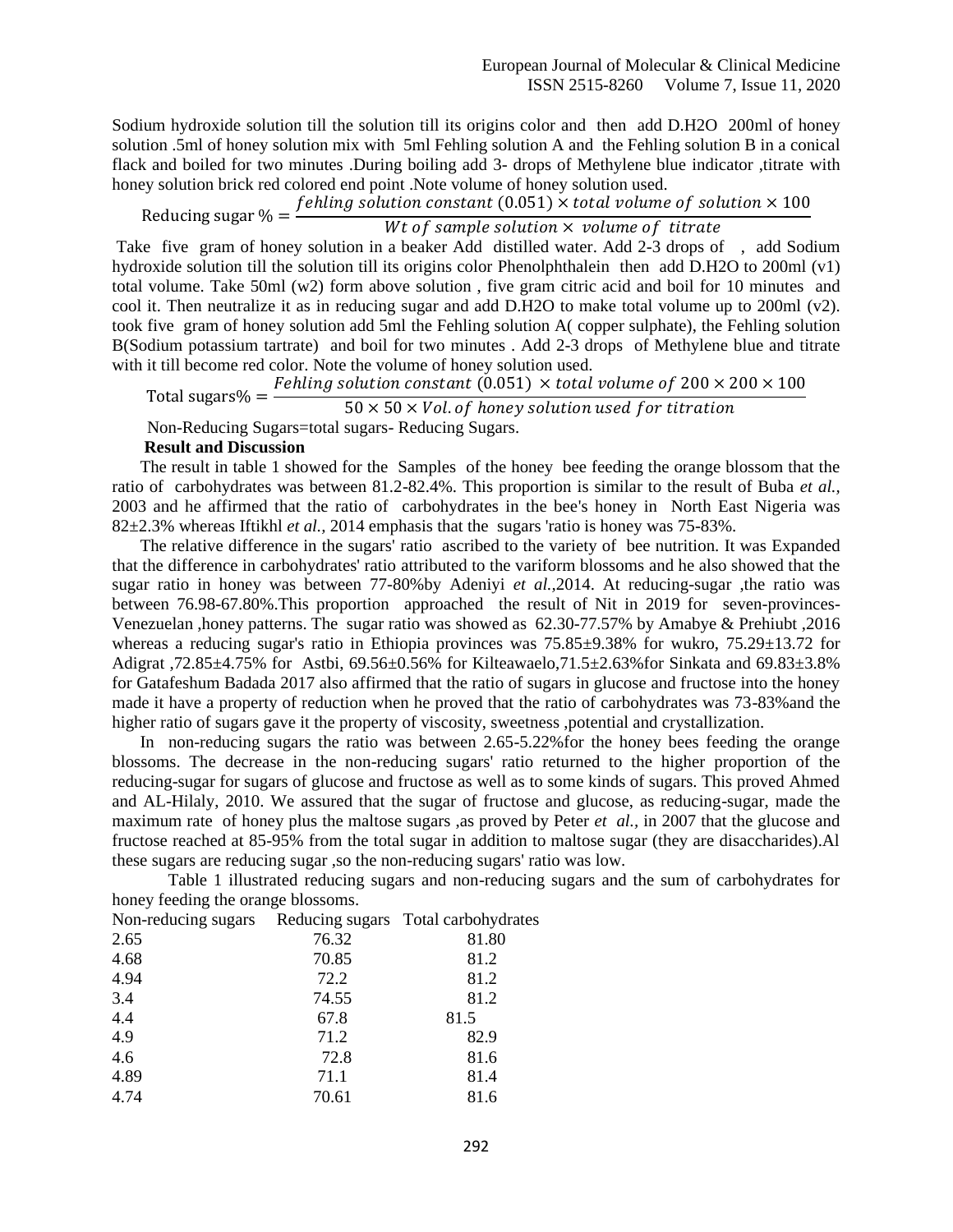| 4.68 | 69.8 | 82.5 |
|------|------|------|
| 3.90 | 73.2 | 81.6 |
| 3.98 | 73.2 | 81.6 |

 In the honey bees feeding Christ thorn jujube , Ratio of carbohydrates was between 81.1- 81.9%.This proportion is approached to the result of James *et al.,* 2009; National Honey Board, 2003; Euazarr, 2002; Jeffery, 2002; Doner, 1993; White, 1980. We proved that the honey is sticky and viscid properties containing a ratio reached at 80-85% of carbohydrates, most of which are sugars of fructose and glucose as indicated by Bidad, 2017 that the ratio of carbohydrates for Zygophiun al bum.L(2015) was 83-85% , and it was 85.5% , but for Lepaveala pyotchia, Carbohydrates was 82.5% in 2015, while was 83% in 2016, and he did his tests in centigrade, whereas Abdul Muty, 1991 showed that Christ thorn

jujube

contained 84% of carbohydrates and 21% starch. For the honey bees' feeding Christ thorn jujube, the percentage was between 60.9-68.1%. This proportion is similar to the result of Krenn in 1996 when he mentioned that the increasing the ratio of the monosaccharides in honey had returned to the enzyme activity (Invertase) which had converted the sucrose in to fructose and glucose. The bee worker secreted this enzyme responsible for some nutritive and physical properties of honey Abdul Al- Ghany in 2009 proved that the ripeness of honey needs the mechanical and chemical processes doing in the honey sac that contained a group of juices and enzymes working for converting cane sugar, is a disaccharide, into glucose and fructose, that is considered mono saccharides reduced ,as the catalase enzyme breaks down H2O2 into oxygen and water , and the enzyme diastase ,which breaks down starch into glucose , and the

lipase that breaks down fat in pollen ,in addition to phosphatase enzyme that breaks down

glycerophocphate .

As for the non-reducing sugars of the studied honey patterns for the honey bees feeding the blossoms of Christ thorn jujube a ratio was between 7.6-9.8% ,but these ratios were superior to non-reducing sugars for the honey bees feeding the orange blossoms. White affirmed in 1980 that the increase of fructose ratio

38.1-39.8% for two types of honey feeding blossoms in California and Florida as well as the ratio glucose reached at 31.96-32.1%.

It made decreased of sucrose rate 2.60-2.68%. This is from non-reducing sugars, whereas the maltose sugar is also from reducing sugars. So ratio range between 6.26-7.2% .The difference in sugars' ratio for the properties structures natural patterns of honey varied according gathering a pollen and the type of blossoms are gathering, the type of bee-worker gathering pollen. This proved by Al- Najjar (2010).

Table 2 illustrated reducing sugars and non-reducing sugars and the total of carbohydrates for a honey bees feeding Christ thorn jujube 's blossoms.

| Non-reducing sugars | Reducing sugar | Total carbohydrates |
|---------------------|----------------|---------------------|
| 6.9                 | 68.1           | 81.3                |
| 5.22                | 72.98          | 81.2                |
| 7.1                 | 65.2           | 81.9                |
| 7.1                 | 65.98          | 81.3                |
| 7.6                 | 60.6           | 81.2                |
| 6.8                 | 65.8           | 81.3                |
| 6.85                | 64.9           | 81.5                |
| 6.9                 | 64.9           | 81.5                |
| 5.2                 | 67.4           | 81.4                |
| 6.1                 | 66.4           | 82.7                |
| 7.2                 | 65.2           | 81.2                |
| 6.9                 | 64.9           | 81.5                |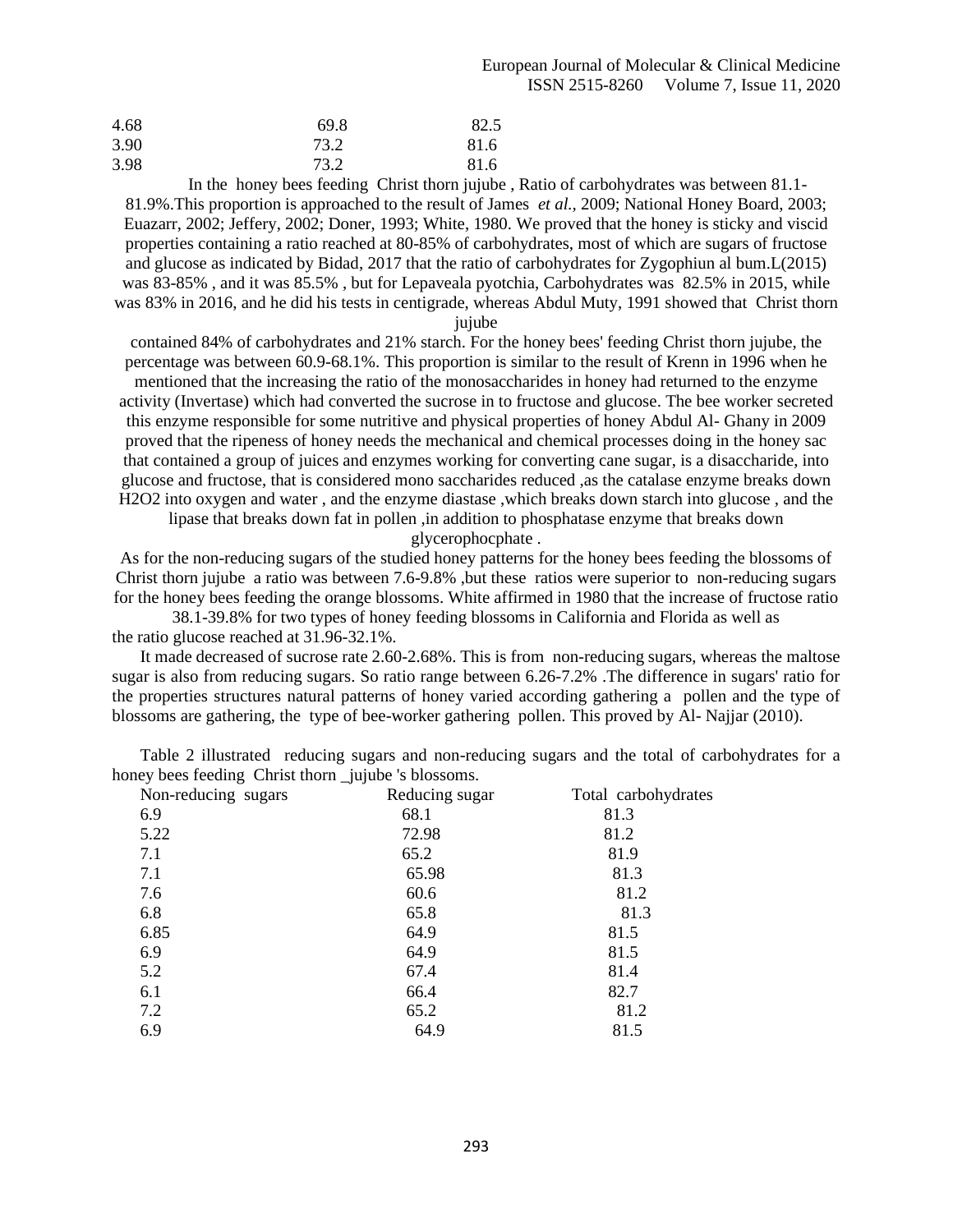#### **References**

- 1. Adeniyi,K.A1;Daudu,I.A.Y1.;Abubakar,A.Ismail,A.D2;BusariM.B3.;Abdulsalami,H3.,andOyibo usman,K.A3(2014).Comparative Analysis of the Proximate and Nutritional Composition of Nigerian Bitter and Sweet Honey from Apis mellifera .Corresponding Author: [asobmbas@gmail.com,+2348050501497,](mailto:asobmbas@gmail.com,+2348050501497) International Journal of Scientific and Research Publications, Volume 4Issue IL, November 2014 ISSN 2250-3153
- 2. Adriane Alexandre Machado De-Meloa, Ligia Bicudo de Almeida-Muradiana , Marı´a Teresa Sanchob and Ana Pascual-Mate<sup>+</sup>b a Pharmaceutical Science School, University of Sa<sup>®</sup>o Paulo, Sa<sup>o</sup> Paulo, Brazil; bFaculty of Sciences, Department of Biotechnology and Food Science, Nutrition and Bromatology Unit, University of Burgos, Burgos, Spain (Received 8 November 2016; accepted 31 May 2017)
- 3. Al -Zoreky, N.; Alaaemy, A. and Alhumiari ,A( 2001). Quality Spectrum of Yemeni Honey. Damascus Univ .J .for the Agr.sci ,Vol.(2) No .2.
- 4. Almeida-Muradian, L.B.; Stramm, K.M.; Horita, A.; Barth, O.M.; Freitas, A.S. and Estevinho, L.M. (2013). Comparative study of the physicochemical and palynological characteristics of honey from Melipona subnitida and Apis mellifera. International Journal of Food Science and Technology, 48, 1698–1706. doi:10.1111/ijfs.12140 Chemistry, 60, 12304–12311.
- 5. Alqarni, A. S.; Owayss, A. A. and Mahmoud, A. A. (2012). Mineral content and physical properties of local and imported honeys in Saudi Arabia. Journal of Saudi Chemical Society, 5, 618–625.
- 6. Bidada,Said,2017.Studying the chemical print of the plant covering oven the honey in Soof Valley, University of Martyre Hamma Khadher Al- Wady .College of the exact science chemical Department, The Higher Education Ministry and the scientific Research .The Peoles' Democratic Republic of Algeria
- 7. Blasa,M.; Candiracci, A.; Accorsi, M. P.; Piacentini, M. C.; Albertini, E. and Piatt (2006). Raw Millefiori honey is packed full of antioxidants. Food Chem, vol.97, pp.217-222.
- 8. Buba, F; Gidado,A ; Shugaba,A (2013) Analysis of Biochemical Composition of Honey samples from North East Nigeria. Biochem Anal.Biochem2:139.doi;10.4172/2161-1009-1000139.
- 9. Cano, C.B.; Felsner, M.L.; Matos, J.R.; Bruns, R.E.; Whatanabe, H.M. and Almeida-Muradian, L.B. (2001). Comparison of methods for determining moisture content of citrus and eucalyptus brazilian honeys by refractometry. Journal of Food Composition and Analysis, 14, 101–109. doi:10.1006/ jfca.2000.0951
- 10. Doner,J (1977) Composition and properties of Apis mellifera honey : A review.The sugar of honey A Review Journal Sciences Food Agriculture .28:443 456
- 11. Escuredo, O.; Dobre, I.; Fernández-González, M. and Seijo, M. C. (2014). Contribution of botanical origin and sugar composition of honeys on the crystallization phenomenon. Food Chemistry, 149, 84–90.
- 12. on the crystallization phenomenon. Food Chemistry, 149, 84–90.
- 13. Fuente, E.; Ruiz-Matute, A. I.; Valencia-Barrera, R. M.; Sanz, J. and Castro, I. M. (2011). Carbohydrate composition of Spanish unifloral honeys. Food Chemistry, 129, 1483–1489.
- 14. Gheldof N. and Engeseth N.J. (2002). Antioxidant capacity of honeys from various floral sources based on the determination of oxygen radical absorbance capacity and inhibition of in vitro lipoprotein oxidation in human serum samples. J Agric Food Chem 50: 3050-3055.
- 15. Gilbert J.; Shepherd M.J.; Wallwork M.A. and Harris, R.G.(1981). Determination of the geographical origin of honeys by multivariate analysis of gas chromatographic data on their free aminoacid content, J. Apic. Res. 20 ,125-135.
- 16. Gomes, S.; Dias, L.G.; Moreira, L.L.; Rodrigues, P. and Estevinho, L. (2010). Physicochemical, microbiological and antimicrobial properties of commercial honeys from Portugal. Food and Chemical Toxicology, 48, 544–548. doi:10.1016/ j.fct.2009.11.029
- 17. Iftikhar1, F.; Mahmood1, R.; Islam1, N.; Sarwar1, G.; Asif Masood2, M. and Shafiq3, H. (2014), Physicochemical Analysis of Honey Samples Collected from Local Markets of Rawalpindi and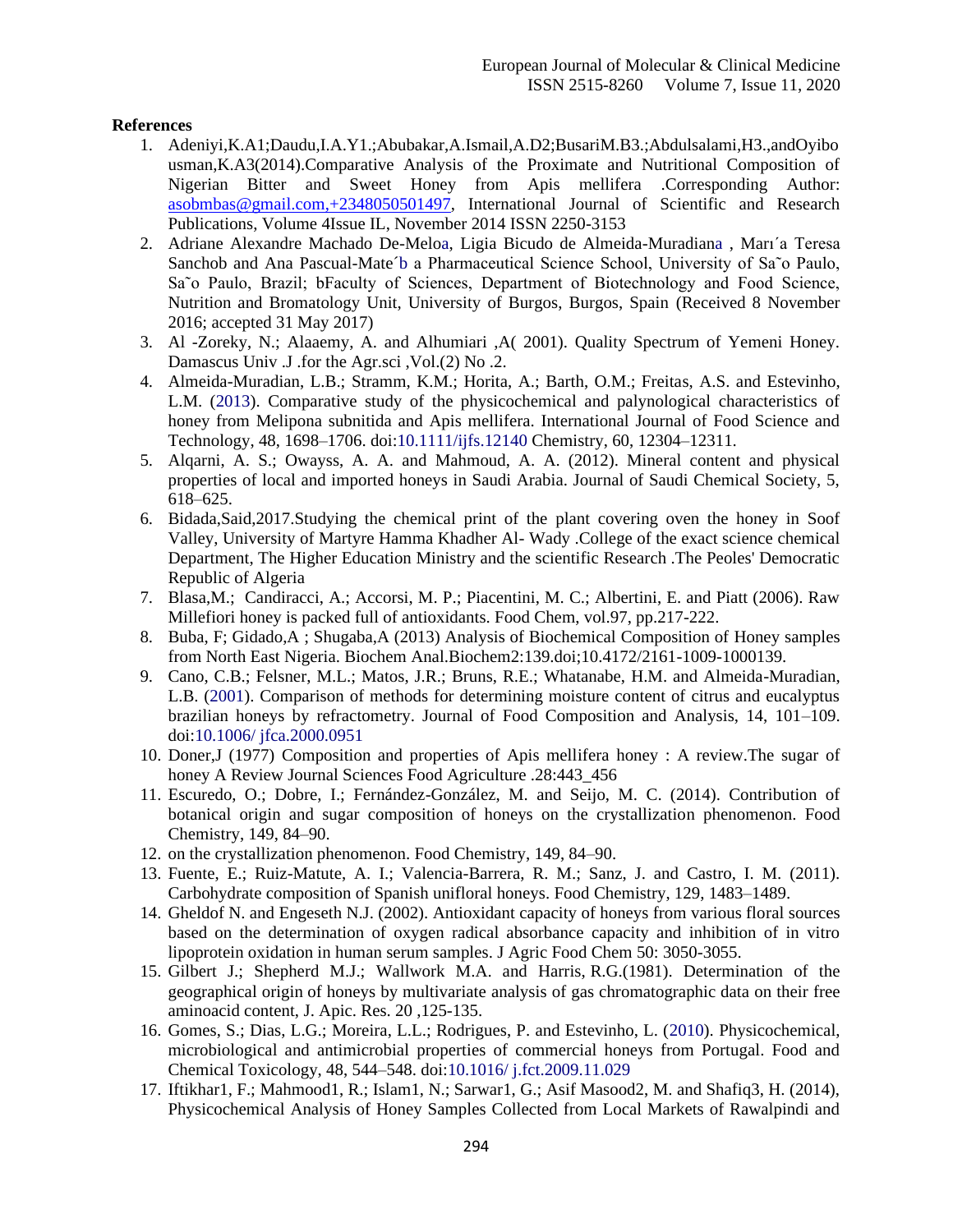Islamabad, Pakistan, 1Honeybee Research Institute, NARC ,Islamabad, 2Social Science Institute, NARC ,Islamabad, 3Department of Food Technology PPMAS- Arid Agriculture University, Rawalpindi, American Journal of Biochemistry 2014,4(2):35-40,DOI:10.5923/j.ajb.20140402.04

- 18. James, O.O.; Mesubi, M.A.; Usman, L.A. and Yeye, S.O. (2009). Physical characteristics of some honey samples from Ajanaku KO. North-Central Nigeria. International Journal of Physical Sciences 4: 464 -470.
- 19. Jeffrey A.E. and Echazarreta, C.M. (1996). Medical uses of honey. Revista Biomedica 7: 43–49.
- 20. Kamal, M. A. and Klein, P. (2011). Determination of sugars in honey by liquid chromatography. Saudi Journal of Biological Sciences, 18, 17–21.detect the geographical origin
- 21. Khalil,M.; Moniruzzaman, M.; Boukraa, M.; Benhanifia,M *et al*.,(2012) Physicochemical and Antioxidant properties of Algerian Honey, Molecules, vol.17, iss.9, pp.11199-11215.
- 22. Krauze A.and Zalewski R.I.(1991). Classification of honeys by principal component analysis on the basis of chemical and physical parameters, Z. Lebensm. Unters. Forsch. 192 ,19-23.
- 23. Krell, R. (1996). value-added product from beekeeping , FAQ agricultural services bulletin No.124,Rome1996,ISBN 92-5-103819-8.
- 24. Moniruzzaman;M; Khalil,M.I.; ;Sulaiman, S.A. and Gan, H, (2013). Physicochemical and antioxidant properties of Malaysian honeys produced by Apis cerana, Apis dorsata and Apis mellifera. BMC Complementary and Alternative Medicine, vol.13, iss.43, pp.2-12.
- 25. Mustafa, M.A., AL-Samarraie M.Q., Ahmed M. T. (2020). Molecular techniques of viral diagnosis, Science Archives, 1(3), 89-92.
- 26. Mustafa, M.A & AL-Samarraie, M.Q . (2020) .SECONDARY MENOPAUSE and its RELATIONSHIP to HORMONAL LEVELS AMONG WOMEN at SALAH AL-DIN HOSPITAL . European Journal of Molecular & Clinical Medicine . Volume 7, Issue 09, PP 96-104.
- 27. National Honey Board(2003). Honey: Health and Therapeutic Qualties National Honey Board, Longman 28.
- 28. National Honey Board, "Honey: Health and Therapeutic Qualities", Longman 28, 2003.
- 29. Person Oddo .L, Piro.R,2004.main European unifloral honeys :descriptive sheet .Apidologie 35:38-51.
- 30. Persano Oddo L.; Stefanini R.; Piazza M.G. and Accorti M. (1998). Diagnosis of unifloral honey. III. Application of a statistical approach to honey classification, Apicoltura 4 , 27-38.
- 31. Sanz ,M.; Gonzalez ,M. and Lorenzo ,C. (2004). Carbohydrate Composition And PhysicoChemical Properties Of Artisan Honeys From Madrid - (Spain) : Occurrence OfEchium Sp Hony . Journal, September Vol .84, No12.
- 32. Stefanini R. (1984). Variability and cluster analysis of Italian honeys, Apiacta XIX (1984) 109- 114.
- 33. Stefanini R. (1988). Diagnosis of unifloral honeys. II. Numerical taxonomy of honey and statistical disgnostic test of its botanical origin, Apicoltura 4,13-26.
- 34. Tornuk, F.; Karaman, S.; Ozturk, I.; Toker, O. S.; Tastemur, B.; Sagdic, O., *et al*. (2013). Quality characterization of artisanal and retail Turkish blossom honeys: Determination of physicochemical, microbiological, bioactive properties and aroma profile. Industrial Crops and Products, 46, 124–131.
- 35. Urmila, K. and Sanjay A. (2010). Comparative pharmacognostical evaluation of honey of marketed products, International journal of pharmacy  $\&$  life sciences, vol.1, iss.2, pp.109-112.
- 36. Vit Patricia (2009). Expanded para meters to assess the quality of honey from Venezuelan bee Apiproduct and Apimedical 1(3) 72-81.
- 37. White J.W. and Doner, L.W. (1980). Honey composition and properties: Beekeeping in the United States. Agriculture Handbook No. 335, Revised October 82–91.
- 38. White, Jr., J.W. (1979a). Composition of honey. In E.E. Crane (Ed.), Honey: A comprehensive survey (2nd ed.). (pp. 157–206). London: Heinemann. ISBN 978-0434902751.
- 39. www.al3laj.com (09-2016)